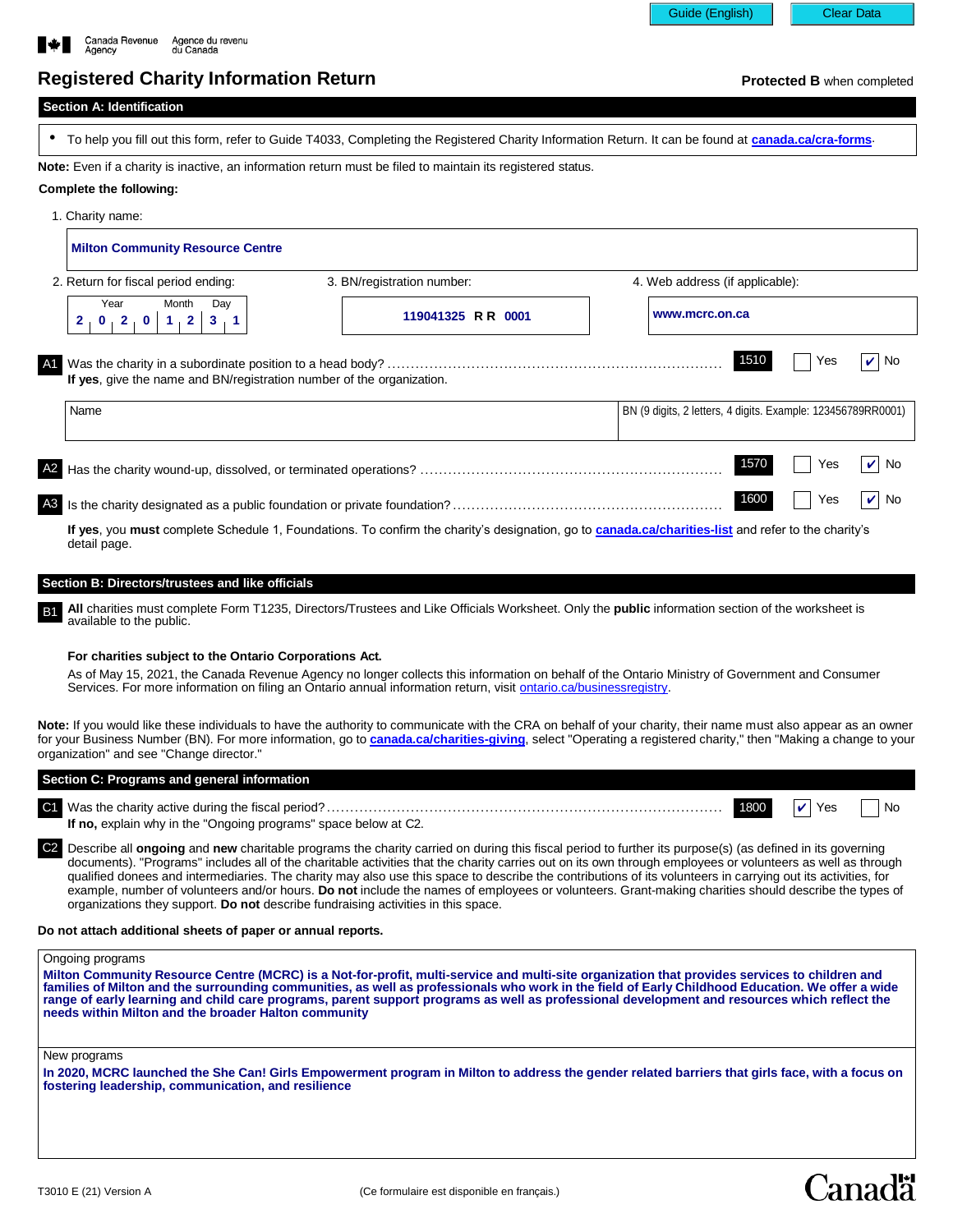|  | <b>Rear Data</b>                  |
|--|-----------------------------------|
|  | <b>Protected B when completed</b> |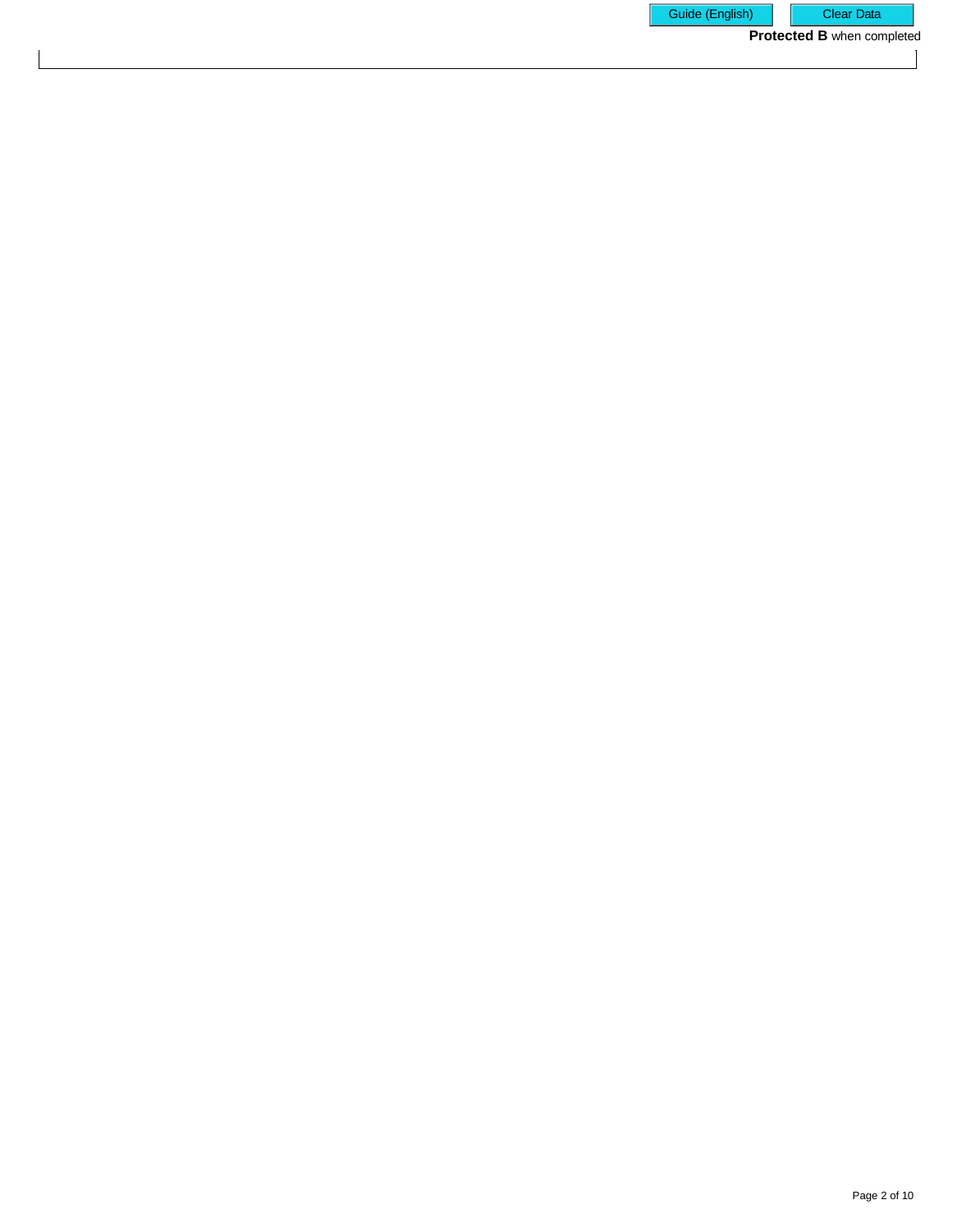Guide (English) Clear Data

**Protected B** when completed

|                | Registered charities may make gifts to qualified donees. Qualified donees are other registered Canadian charities, as well as certain other<br>organizations described in the Income Tax Act.                                                                                                                                                         |
|----------------|-------------------------------------------------------------------------------------------------------------------------------------------------------------------------------------------------------------------------------------------------------------------------------------------------------------------------------------------------------|
| C <sub>3</sub> | $\checkmark$<br>2000<br>No<br>Yes                                                                                                                                                                                                                                                                                                                     |
|                | Important: If yes, you must complete Form T1236, Qualified donees worksheet/Amounts provided to other organizations.                                                                                                                                                                                                                                  |
| C4             | Did the charity carry on, fund, or provide any resources through employees, volunteers, agents, joint ventures,<br>contractors, or any other individuals, intermediaries, entities, or means (other than qualified donees) for any activity/<br>2100<br>V<br>No<br>Yes<br>Important: If yes, you must complete Schedule 2, Activities outside Canada. |
| C5             | Public policy dialogue and development activities                                                                                                                                                                                                                                                                                                     |
|                | This question has been removed.                                                                                                                                                                                                                                                                                                                       |
| C <sub>6</sub> | If the charity carried on fundraising activities or engaged third parties to carry on fundraising activities on its behalf, select all fundraising methods that it<br>used during the fiscal period:                                                                                                                                                  |
|                | Advertisements/print/radio/<br>2500<br>2570<br>Sales<br>Telephone/TV solicitations<br>2620<br>TV commercials                                                                                                                                                                                                                                          |
|                | 2510<br>Auctions<br>v<br>2575<br>Internet<br>Tournament/sporting events<br>v<br>2630                                                                                                                                                                                                                                                                  |
|                | Collection plate/boxes<br>2530<br>Mail campaigns<br>2580<br>Cause-related marketing<br>2640                                                                                                                                                                                                                                                           |
|                | 2540<br>Door-to-door solicitation<br>2590<br>Planned-giving programs<br>2650<br>$\checkmark$<br>Other                                                                                                                                                                                                                                                 |
|                | Targeted corporate<br>2600<br>2550<br>Draws/lotteries<br>$\checkmark$<br>Specify 5k Run<br>2660                                                                                                                                                                                                                                                       |
|                | donations/sponsorships<br>2610<br>2560<br>Fundraising dinners/galas/concerts<br><b>Targeted contacts</b>                                                                                                                                                                                                                                              |
| C7             | 2700<br>V<br>Yes<br><b>No</b><br>If yes, you must complete the following lines, and complete Schedule 4, Confidential data, Table 1.<br>5450<br>\$<br>\$<br>5460<br>(c) Select the method of payment to the fundraiser:                                                                                                                               |
|                | 2730<br>Commissions<br>2750<br>Finder's fee<br>2770<br>Honoraria                                                                                                                                                                                                                                                                                      |
|                | 2740<br>2760<br>Set fee for services<br>2780<br>Other<br><b>Bonuses</b>                                                                                                                                                                                                                                                                               |
|                | 2790 Specify:                                                                                                                                                                                                                                                                                                                                         |
|                | 2800<br>$\mathbf{v}$ No<br>Yes                                                                                                                                                                                                                                                                                                                        |
| C8             | Did the charity compensate any of its directors/trustees or like officials or persons not at arm's length from the<br>3200<br>$\vee$ No<br>Yes<br>charity for services provided during the fiscal period (other than reimbursement for expenses)?                                                                                                     |
|                | 3400<br>$\mathbf v$<br>Yes<br>No.<br>Important: If yes, you must complete Schedule 3, Compensation.                                                                                                                                                                                                                                                   |
|                | C10 Did the charity receive any donations or gifts of any kind valued at \$10,000 or more from any d inor that<br>3900<br>Yes<br>No.                                                                                                                                                                                                                  |
|                | a Canadian citizen, nor                                                                                                                                                                                                                                                                                                                               |
|                | employed in Canada, nor                                                                                                                                                                                                                                                                                                                               |
|                | carrying on a business in Canada, nor                                                                                                                                                                                                                                                                                                                 |
|                | a person having disposed of taxable Canadian property?                                                                                                                                                                                                                                                                                                |

**Important:** If **yes**, you **must** complete Schedule 4, Confidential data, Table 2, for each donation of \$10,000 or more.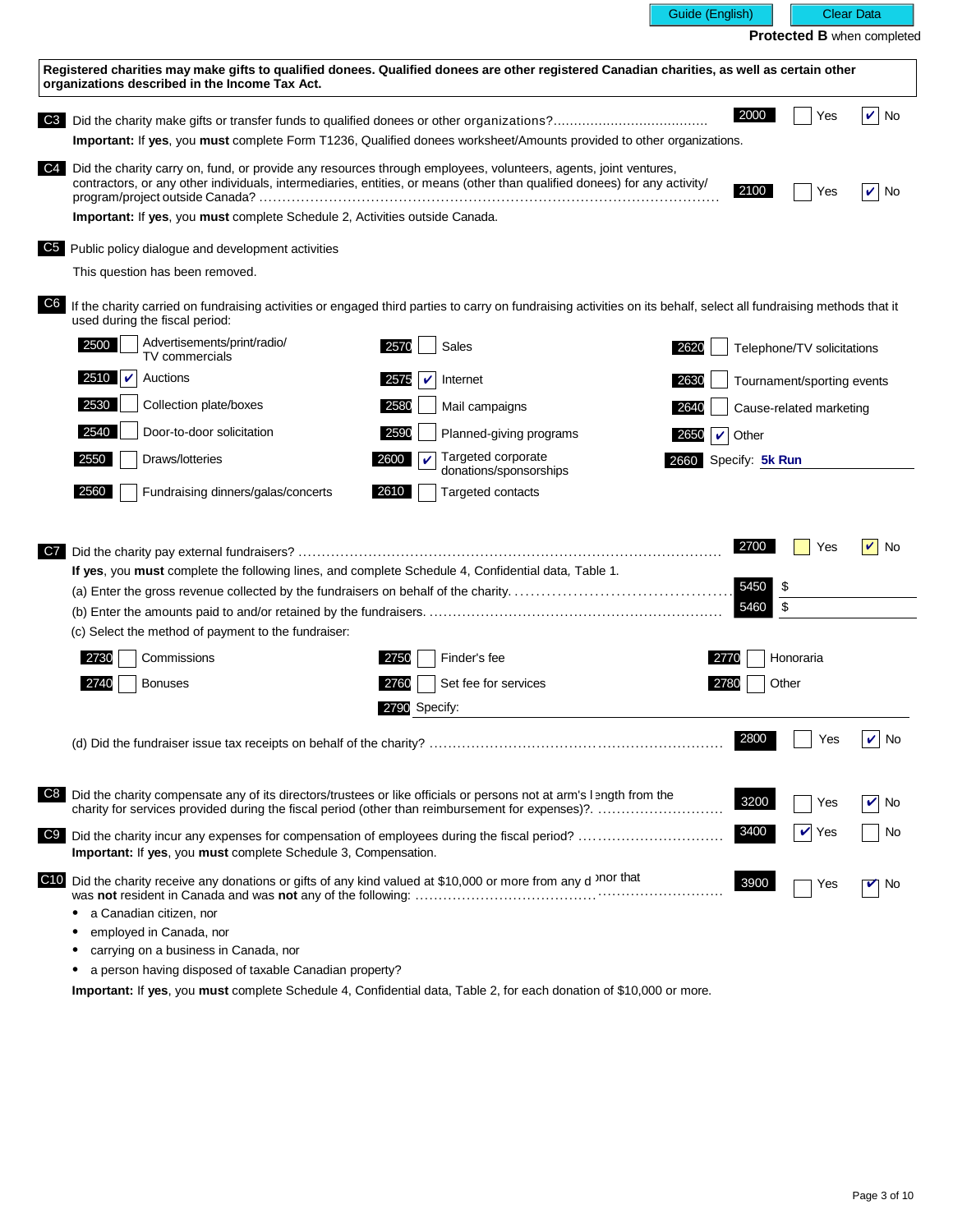|                 |                                                                  | Guide (English) |      | <b>Clear Data</b> |                            |
|-----------------|------------------------------------------------------------------|-----------------|------|-------------------|----------------------------|
|                 |                                                                  |                 |      |                   | Protected B when completed |
|                 | Important: If yes, you must complete Schedule 5, Non-cash gifts. |                 | 4000 | Yes               | $\mathbf{v}$ No            |
| C <sub>12</sub> |                                                                  |                 | 5800 | Yes               | $V$ No                     |
|                 |                                                                  |                 | 5810 | Yes               | $\vee$ No                  |
|                 |                                                                  |                 | 5820 | Yes               | $\mathsf{v}$ No            |
|                 |                                                                  |                 | 5830 | Yes               | $\mathsf{v}$ No            |

## **Section D: Financial information**

Fill out either Section D or Schedule 6, Detailed financial information.

| in out citizen occupir D or conculto of Dotanca infariolar imomiation                                                                             |      |         |      |
|---------------------------------------------------------------------------------------------------------------------------------------------------|------|---------|------|
| If any of the following applies to the charity, complete Schedule 6 instead of Section D:                                                         |      |         |      |
| (a) The charity's revenue exceeds \$100,000.                                                                                                      |      |         |      |
| (b) The amount of all property (for example, investments, rental properties) not used in charitable activities was more than \$25,000.            |      |         |      |
| (c) The charity had permission to accumulate funds during this fiscal period.                                                                     |      |         |      |
| Show all amounts to the nearest single Canadian dollar. Do not enter "See attached financial statements." All relevant fields must be filled out. |      |         |      |
|                                                                                                                                                   | 4020 | Accrual | Cash |
| <b>D2</b> Summary of financial position:                                                                                                          |      |         |      |
| Using the charity's own financial statements, enter the following:                                                                                |      |         |      |
|                                                                                                                                                   | 4050 | Yes     | No.  |
|                                                                                                                                                   | 4200 | 1\$     |      |
|                                                                                                                                                   | 4350 | 1\$     |      |
|                                                                                                                                                   | 4400 | Yes     | No.  |
| Revenue:                                                                                                                                          |      |         |      |
|                                                                                                                                                   | 4490 | Yes     | No   |
| If yes, enter the total eligible amount of all gifts for which the charity has issued or will issue t x receipts                                  | 4500 |         |      |

|                                                                                  | 4510        |           |
|----------------------------------------------------------------------------------|-------------|-----------|
| Total other gifts received for which a tax receipt was not issued by the charity | 4530        |           |
|                                                                                  | 4565<br>Yes | <b>No</b> |
|                                                                                  | 4570        |           |

|    | Total tax-receipted revenue from all sources outside of Canada<br>4571                                 |      |            |
|----|--------------------------------------------------------------------------------------------------------|------|------------|
|    | Total non tax-receipted revenue from all sources outside of Canada (government and non-government)     | 4575 | ∎\$        |
|    |                                                                                                        | 4630 | <b>S</b>   |
|    | Total revenue from sale of goods and services (except to any level of government in Canada)            | 4640 | - \$       |
|    |                                                                                                        | 4650 | - \$       |
|    |                                                                                                        | 4700 | $\sqrt{3}$ |
| D4 | <b>Expenditures:</b>                                                                                   |      |            |
|    |                                                                                                        | 4860 | I \$       |
|    |                                                                                                        | 4810 | S.         |
|    | All other expenditures not already included in the amounts above (excluding gifts to qualified donees) | 4920 |            |
|    | Total expenditures (excluding gifts to qualified donees) (add lines 4860, 4810, and 4920)              | 4950 |            |
|    | Of the amount at line 4950:                                                                            |      |            |
|    | 5000 \$                                                                                                |      |            |
|    | $5010$ \$<br>(b) Total expenditures on management and administration                                   |      |            |
|    |                                                                                                        | 5050 | - \$       |
|    |                                                                                                        | 5100 |            |
|    |                                                                                                        |      |            |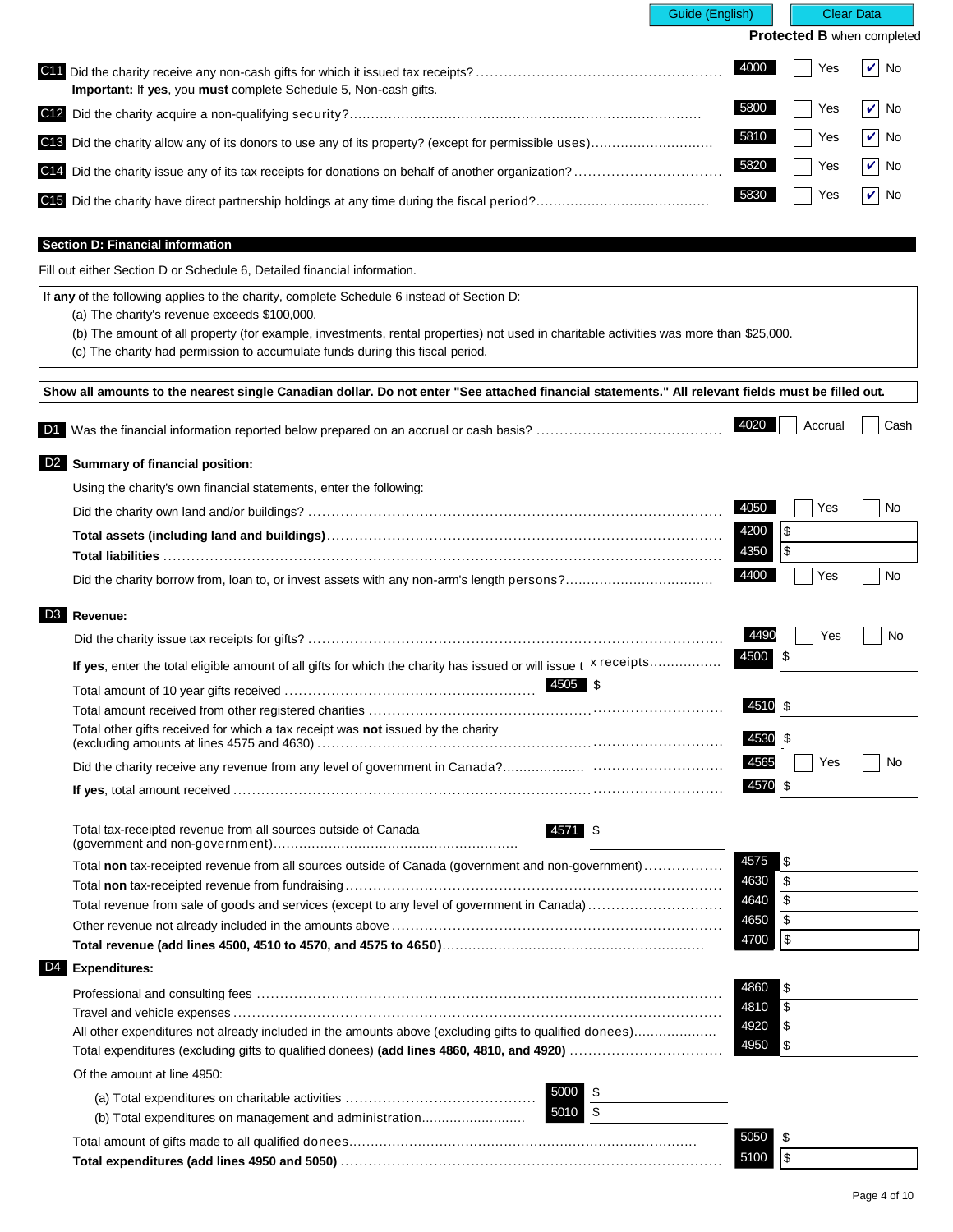

**Protected B** when completed

#### **Section E: Certification**

This return must be signed by a person who has authority to sign on behalf of the charity. It is a serious offence under the Income Tax Act to provide false **or deceptive information.**

I certify that the information given on this annual return and any attachment is, to the best of my knowledge, correct, complete, and current.

| Name (print)<br><b>Rebecca Barrows-Vrankulj</b> |            | Signature           |
|-------------------------------------------------|------------|---------------------|
| Position in charity                             | Date       | <b>Phone number</b> |
| <b>Executive Director</b>                       | 2021-06-30 | 905-876-1244        |

#### **Section F: Confidential data**

**F1** Enter the physical address of the charity and the address in Canada for the charity's books and records. Post office box numbers and rural routes are not sufficient.

|                                       | Physical address of the charity | Address for the charity's books and records |
|---------------------------------------|---------------------------------|---------------------------------------------|
| Complete street address               | 410 Bronte St S,                | 410 Bronte St S.                            |
| City                                  | Milton                          | <b>Milton</b>                               |
| Province or territory and postal code | ON, L9T 0H8                     | ON, L9T 0H8                                 |

#### F2 Name and address of individual who completed this return.

| Name<br><b>Bruce Bundy</b>                                         |                                                               |     |           |
|--------------------------------------------------------------------|---------------------------------------------------------------|-----|-----------|
| Company name (if applicable)                                       |                                                               |     |           |
| Complete street address<br>410 Bronte St                           |                                                               |     |           |
| City, province or territory, and postal code<br>Milton, ON L9T 0H8 |                                                               |     |           |
| Phone number<br>905-876-1244                                       | Is this the same individual who certified in Section E above? | Yes | $\vee$ No |

#### **Privacy statement**

Personal information is collected under the authority of the Income Tax Act and is used to establish and validate the identity and contact information of directors, trustees, officers, like officials, and authorized representatives of the organization. This information will also be used as a basis for the indirect collection of additional personal information from other internal and external sources, which includes personal tax information, and relevant financial and biographical information. Personal information will be used to assess the risk of registration with respect to the obligations and requirements as outlined in the Act and the common law. The social insurance number (SIN) is collected under subsection 237 of the Act and is used for identification purposes.

The Canada Revenue Agency (CRA) will make the information on this annual information return available to the public on the Charities Directorate website, except for information identified as confidential. Personal information may also be disclosed under information-sharing agreements and in accordance with section 241 of the Act. Incomplete or inaccurate information may result in compliance measures including revocation of registered status.

Personal information is described in personal information bank CRA PPU 200 and is protected under the Privacy Act. Individuals have a right of protection, access to and correction or notation of their personal information. You are entitled to complain to the Privacy Commissioner of Canada regarding our handling of your information. **Notification to directors and like officials**: The CRA strongly encourages the organization to voluntarily inform its directors and like officials that it has collected and disclosed their personal information to the CRA.

 $\mathbf{V}$  I confirm that I have read the Privacy statement above.

#### **Checklist**

A charity's complete annual information return includes:

- Form T3010, Registered Charity Information Return, and all applicable schedules
- a copy of the charity's financial statements
- Form T1235, Directors/Trustees and Like Officials Worksheet
- Form T1236, Qualified donees worksheet/Amounts provided to other organizations (if applicable)
- Form T2081, Excess Corporate Holdings Worksheet for Private Foundations (if applicable)

If financial statements are not included, the charity's **registration may be revoked**.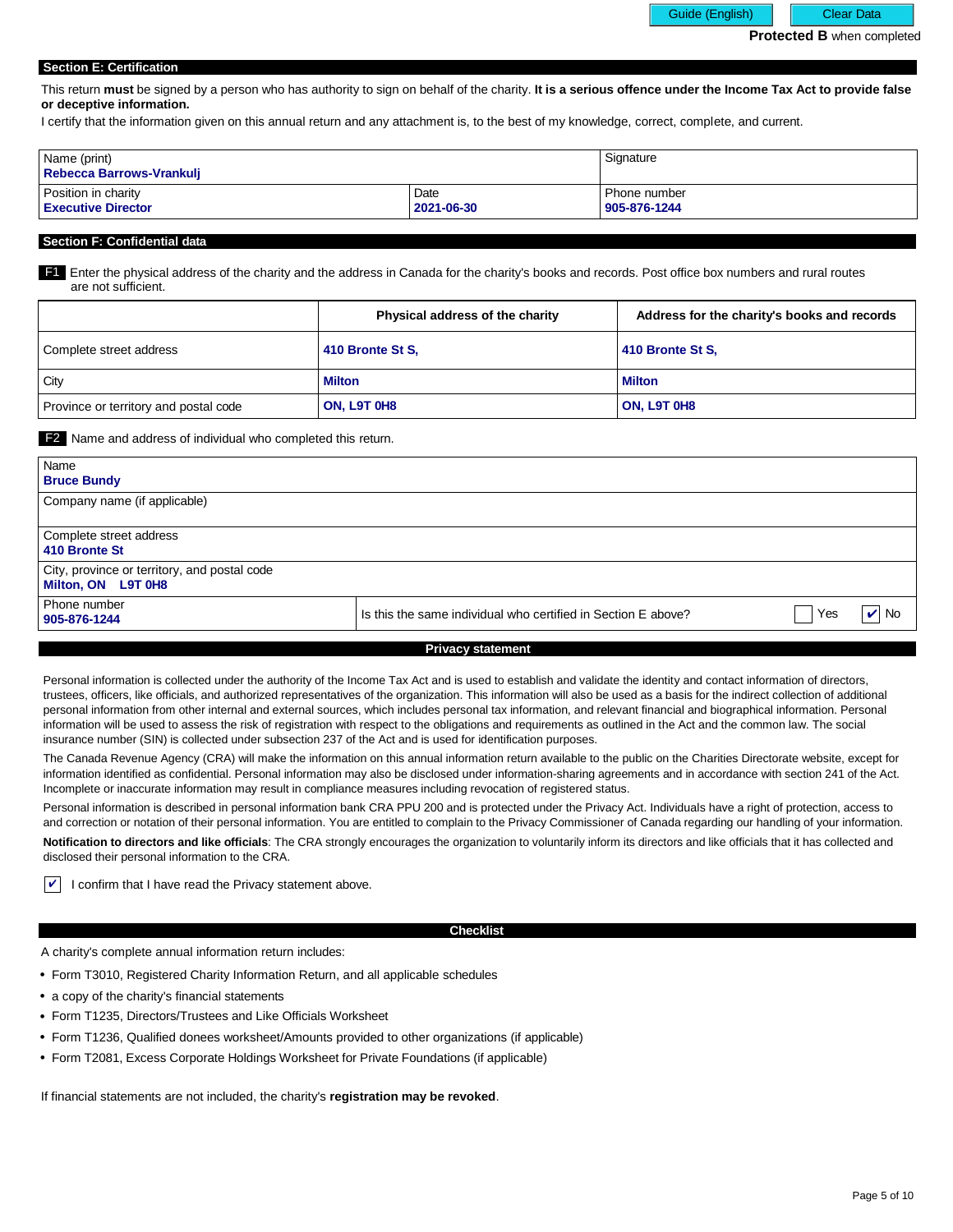|                                                                                                                                                                                                                                    |                                  | Guide (English)                                                                              | <b>Clear Data</b>                                             |     |
|------------------------------------------------------------------------------------------------------------------------------------------------------------------------------------------------------------------------------------|----------------------------------|----------------------------------------------------------------------------------------------|---------------------------------------------------------------|-----|
|                                                                                                                                                                                                                                    |                                  |                                                                                              | <b>Protected B when completed</b>                             |     |
|                                                                                                                                                                                                                                    | <b>Foundations</b>               |                                                                                              | Schedule 1                                                    |     |
|                                                                                                                                                                                                                                    |                                  |                                                                                              | 100<br>Yes                                                    | No. |
| Did the foundation incur any debts other than for current operating expenses, purchasing or selling investments,                                                                                                                   |                                  |                                                                                              | 110<br>Yes                                                    | No. |
| For private foundations only:                                                                                                                                                                                                      |                                  |                                                                                              |                                                               |     |
| Did the foundation hold any shares, rights to acquire shares, or debts owing to it that meet the definition of a<br>3                                                                                                              |                                  |                                                                                              | 120<br>Yes                                                    | No. |
| Did the foundation own more than 2% of any class of shares of a corporation at any time during the fiscal period?<br>If yes, you must complete and attach Form T2081, Excess Corporate Holdings Worksheet for Private Foundations. |                                  |                                                                                              | 130<br>Yes                                                    | No. |
|                                                                                                                                                                                                                                    | <b>Activities outside Canada</b> |                                                                                              | Schedule 2                                                    |     |
| <b>Important:</b> If you complete this section, you <b>must</b> answer <b>yes</b> to question C4.                                                                                                                                  |                                  |                                                                                              |                                                               |     |
| For more information, go to canada.ca/charities-giving and see Guidance CG-002, Canadian registered charities carrying on activities outside Canada.                                                                               |                                  |                                                                                              |                                                               |     |
|                                                                                                                                                                                                                                    |                                  |                                                                                              |                                                               |     |
| Total expenditures on activities/programs/projects carried on outside Canada, excluding gifts to qualified donees                                                                                                                  |                                  |                                                                                              | $200 - $$                                                     |     |
| Were any of the charity's financial resources spent on programs outside of Canada under any kind of an<br>arrangement including a contract, agency agreement, or joint venture to any other individual or organization             |                                  |                                                                                              | 210<br>Yes                                                    | No  |
| If yes, provide details of the amount reported in question 1 on line 200, that the charity transferred to these individuals or organizations in the following table:                                                               |                                  |                                                                                              |                                                               |     |
| Name of individual/organization                                                                                                                                                                                                    |                                  | Country code where the<br>activities were carried out<br>(see list at the end of Schedule 2) | Amount (\$)<br>Show amounts to the nearest<br>Canadian dollar |     |
|                                                                                                                                                                                                                                    |                                  |                                                                                              |                                                               |     |
|                                                                                                                                                                                                                                    |                                  |                                                                                              |                                                               |     |
|                                                                                                                                                                                                                                    |                                  |                                                                                              |                                                               |     |
|                                                                                                                                                                                                                                    |                                  |                                                                                              |                                                               |     |
| Important: If you entered information in the table above, you must answer yes in line 210.                                                                                                                                         |                                  |                                                                                              |                                                               |     |
| Using the table below, enter the countries outside Canada where the charity itself carried on programs or devoted any of its resources.                                                                                            |                                  |                                                                                              |                                                               |     |
|                                                                                                                                                                                                                                    |                                  |                                                                                              |                                                               |     |
|                                                                                                                                                                                                                                    |                                  |                                                                                              |                                                               |     |
|                                                                                                                                                                                                                                    |                                  |                                                                                              |                                                               |     |
|                                                                                                                                                                                                                                    |                                  |                                                                                              |                                                               |     |
|                                                                                                                                                                                                                                    |                                  |                                                                                              | 220<br>Yes                                                    | No. |
|                                                                                                                                                                                                                                    |                                  |                                                                                              | 230 \$                                                        |     |
| 5                                                                                                                                                                                                                                  |                                  |                                                                                              | 240<br>Yes                                                    | No  |
|                                                                                                                                                                                                                                    |                                  |                                                                                              | 250<br>Yes                                                    | No. |
|                                                                                                                                                                                                                                    |                                  |                                                                                              | 260<br>Yes                                                    | No. |

7 Did the charity export goods as part of its charitable activities? ..................................................................

**If yes**, list the items exported, their destination, the country code, and their value.

| <b>Item exported</b> | <b>Destination (city/region)</b> | <b>Country code</b> | Value (CAN \$) |
|----------------------|----------------------------------|---------------------|----------------|
|                      |                                  |                     |                |
|                      |                                  |                     |                |
|                      |                                  |                     |                |
|                      |                                  |                     |                |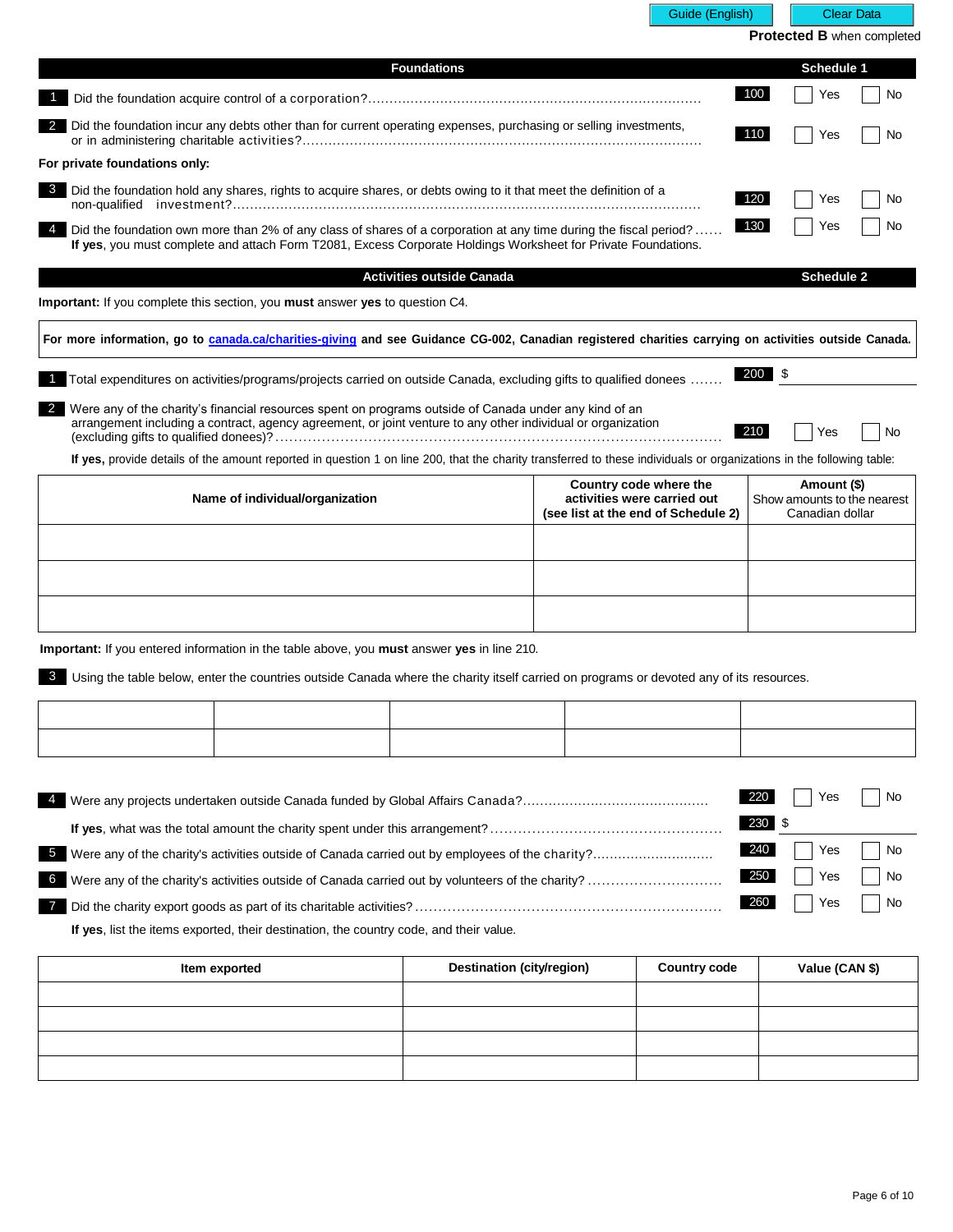Guide (English) **Clear Data** 

**Protected B** when completed

**Country codes**

AF-Afghanistan AL-Albania DZ-Algeria AO-Angola AR-Argentina AM-Armenia AZ-Azerbaijan BD-Bangladesh BY-Belarus BT-Bhutan BO-Bolivia BA-Bosnia and Herzegovina BW-Botswana BR-Brazil BN-Brunei Darussalam BG-Bulgaria BI-Burundi KH-Cambodia CM-Cameroon CF-Central African Republic TD-Chad CL-Chile CN-China CO-Colombia KM-Comoros CD-Democratic Republic of Congo CG-Republic of Congo CR-Costa Rica CI-Côte d'Ivoire HR-Croatia

CU-Cuba CY-Cyprus DK-Denmark DO-Dominican Republic EC-Ecuador EG-Egypt SV-El Salvador ET-Ethiopia FR-France GA-Gabon GM-Gambia GE-Georgia DE-Germany GH-Ghana GT-Guatemala GY-Guyana HT-Haiti HN-Honduras IN-India ID-Indonesia IR-Iran IQ-Iraq IL-Israel PS-Israeli Occupied Territories IT-Italy JM-Jamaica JP-Japan JO-Jordan KZ-Kazakhstan KE-Kenya

KP-North Korea KR-South Korea KW-Kuwait KG-Kyrgyzstan LA-Laos LB-Lebanon LR-Liberia MK-Macedonia MG-Madagascar MY-Malaysia ML-Mali MU-Mauritius MX-Mexico MN-Mongolia ME-Montenegro MZ-Mozambique MM-Myanmar (Burma) NA-Namibia NL-Netherlands NI-Nicaragua NE-Niger NG-Nigeria OM-Oman PK-Pakistan PA-Panama PE-Peru PH-Philippines PL-Poland QA-Qatar RE-Réunion

RO-Romania RU-Russia RW-Rwanda SA-Saudi Arabia RS-Serbia SL-Sierra Leone SG-Singapore SO-Somalia ES-Spain LK-Sri Lanka SD-Sudan SY-Syrian Arab Republic TJ-Tajikistan TZ-United Republic of Tanzania TH-Thailand TL-Timor-Leste TR-Turkey UG-Uganda UA-Ukraine GB-United Kingdom US-United States of America UY-Uruguay UZ-Uzbekistan VE-Venezuela VN-Vietnam YE-Yemen ZM-Zambia ZW-Zimbabwe

## **Use the following codes for countries not listed above:**

QS-Other countries in Africa QR-Other countries in Asia and Oceania QM-Other countries in Central and South America QP-Other countries in Europe QO-Other countries in the Middle East QN-Other countries in North America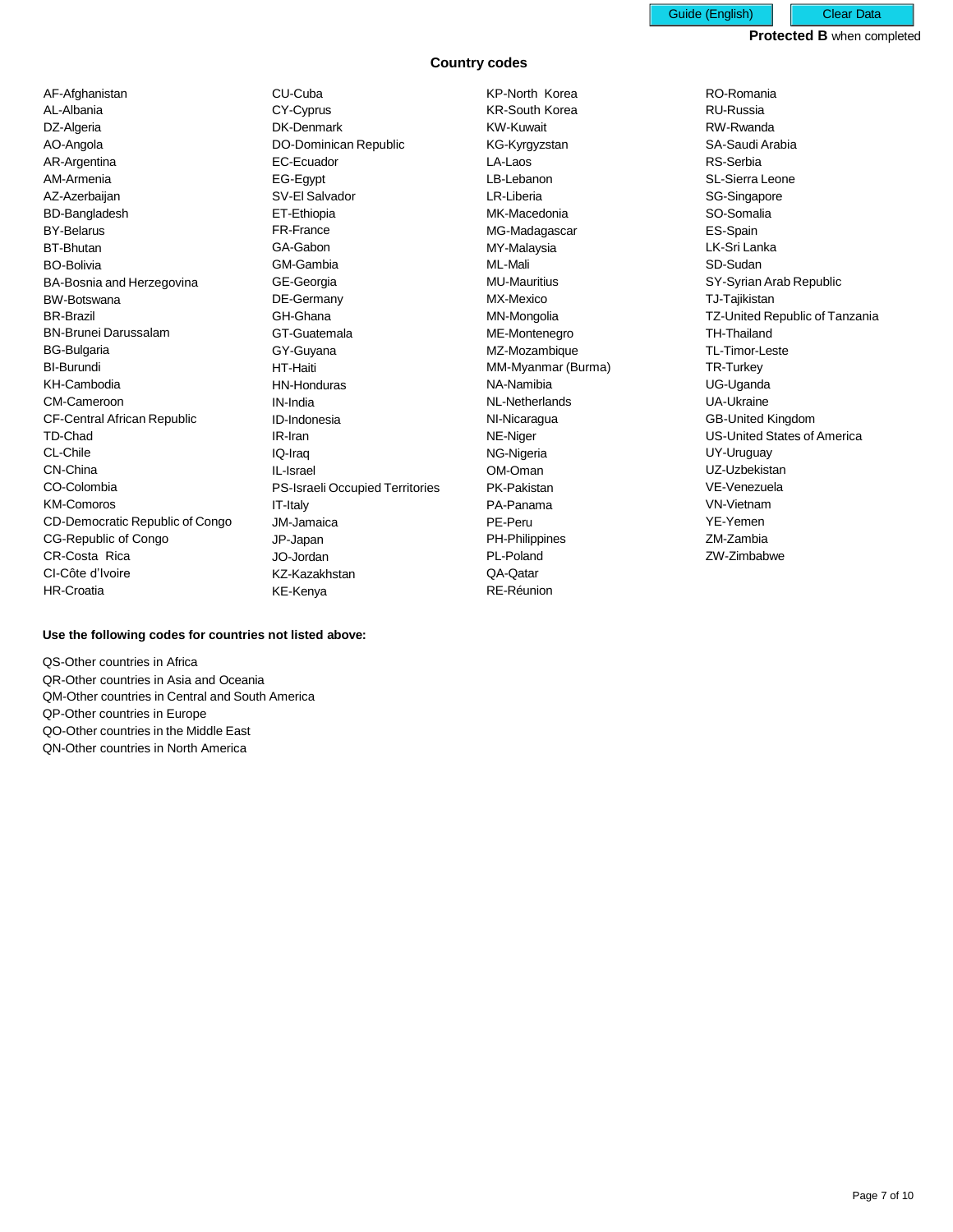|                                                                                                                                                                                                                                 | Guide (English)           | <b>Clear Data</b>                 |
|---------------------------------------------------------------------------------------------------------------------------------------------------------------------------------------------------------------------------------|---------------------------|-----------------------------------|
|                                                                                                                                                                                                                                 |                           | <b>Protected B</b> when completed |
| Compensation                                                                                                                                                                                                                    |                           | <b>Schedule 3</b>                 |
| <b>Important:</b> If you complete this section, you <b>must</b> answer yes to question C9.                                                                                                                                      |                           |                                   |
| Enter the number of permanent, full-time, compensated positions in the fiscal period. This number should<br>(a)<br>represent the number of positions the charity had including both managerial positions and others, and should | 300                       | 135                               |
| (b) For the ten (10) highest compensated, permanent, full-time positions enter the number of positions that are<br>within each of the following annual compensation categories. Do not tick the boxes; use numbers.             |                           |                                   |
| $$40,000 - $79,999$<br>$$1 - $39,999$<br>305<br>315<br>310                                                                                                                                                                      | $$80,000 - $119,999$<br>3 |                                   |
| 320<br>$$120,000 - $159,999$<br>325<br>$$160,000 - $199,999$<br>330                                                                                                                                                             | $$200,000 - $249,999$     |                                   |
| 335<br>$$300,000 - $349,999$<br>$$250,000 - $299,999$<br>340<br>345                                                                                                                                                             | \$350,000 and over        |                                   |
| (a) Enter the <b>number</b> of part-time or part-year (for example, seasonal) employees the charity employed during                                                                                                             | 370                       | 118                               |
| (b) Total expenditure on compensation for part-time or part-year employees in the fiscal period.                                                                                                                                | 380 \$                    | 1,932,762                         |
|                                                                                                                                                                                                                                 | 390 \$                    | 8,140,284                         |
| <b>Confidential data</b>                                                                                                                                                                                                        |                           | <b>Schedule 4</b>                 |

**Important:** If you complete this section, you **must** answer **yes** to question C10.

The information in this schedule is for the CRA's use and may be shared as permitted by law (for example, with certain other government **departments and agencies).**

## **1. Information about external fundraisers**

Enter the name(s) and arm's length status of each external fundraiser.

| Name (confidential)                                | At arm's length? Yes/No<br>(confidential) |
|----------------------------------------------------|-------------------------------------------|
|                                                    |                                           |
|                                                    |                                           |
| 2. Information about donors not resident in Canada |                                           |

### **2. Information about donors not resident in Canada**

Complete this schedule to report any gift of any kind valued at \$10,000 or more received from any donor that was **not** resident in Canada and was **not** any of the following:

- a Canadian citizen, nor<br>• employed in Canada, no
- employed in Canada, nor
- carrying on business in Canada, nor
- a person having disposed of taxable Canadian property.

Enter the name of each donor and the value of the gift in the table below. Select whether the donor was an organization (for example a business, corporate entity, charity, non-profit organization), a government or an individual.

|                                                                                 |                                                   | Type of donor (confidential) |              |                                                         |                |
|---------------------------------------------------------------------------------|---------------------------------------------------|------------------------------|--------------|---------------------------------------------------------|----------------|
|                                                                                 | Name (confidential)<br>Organization               |                              | Government   | <b>Individual</b>                                       | Value (CAN \$) |
|                                                                                 |                                                   |                              |              |                                                         |                |
|                                                                                 |                                                   |                              |              |                                                         |                |
|                                                                                 |                                                   |                              |              |                                                         |                |
| Add row<br>Remove row                                                           |                                                   |                              |              |                                                         |                |
|                                                                                 |                                                   |                              |              |                                                         |                |
| Important: If you complete this section, you must answer yes to question C11.   | Non-cash gifts                                    |                              |              |                                                         | Schedule 5     |
| Select all types of non-cash gifts received for which a tax receipt was issued: |                                                   |                              |              |                                                         |                |
| 500<br>Artwork/wine/jewellery                                                   | 525<br>Ecological properties                      |                              | 550          | Publicly traded securities/<br>commodities/mutual funds |                |
| 505<br><b>Building materials</b>                                                | 530<br>Life insurance policies                    |                              | 555          | <b>Books</b>                                            |                |
| Clothing/furniture/food<br>510                                                  | 535<br>Medical equipment/supplies                 |                              | 560          | Other                                                   |                |
| 515<br>Vehicles                                                                 | 540<br>Privately-held securities                  |                              | 565 Specify: |                                                         |                |
| 520<br>Cultural properties                                                      | 545<br>Machinery/equipment/<br>computers/software |                              |              |                                                         |                |
|                                                                                 |                                                   |                              |              | 580<br>\$                                               |                |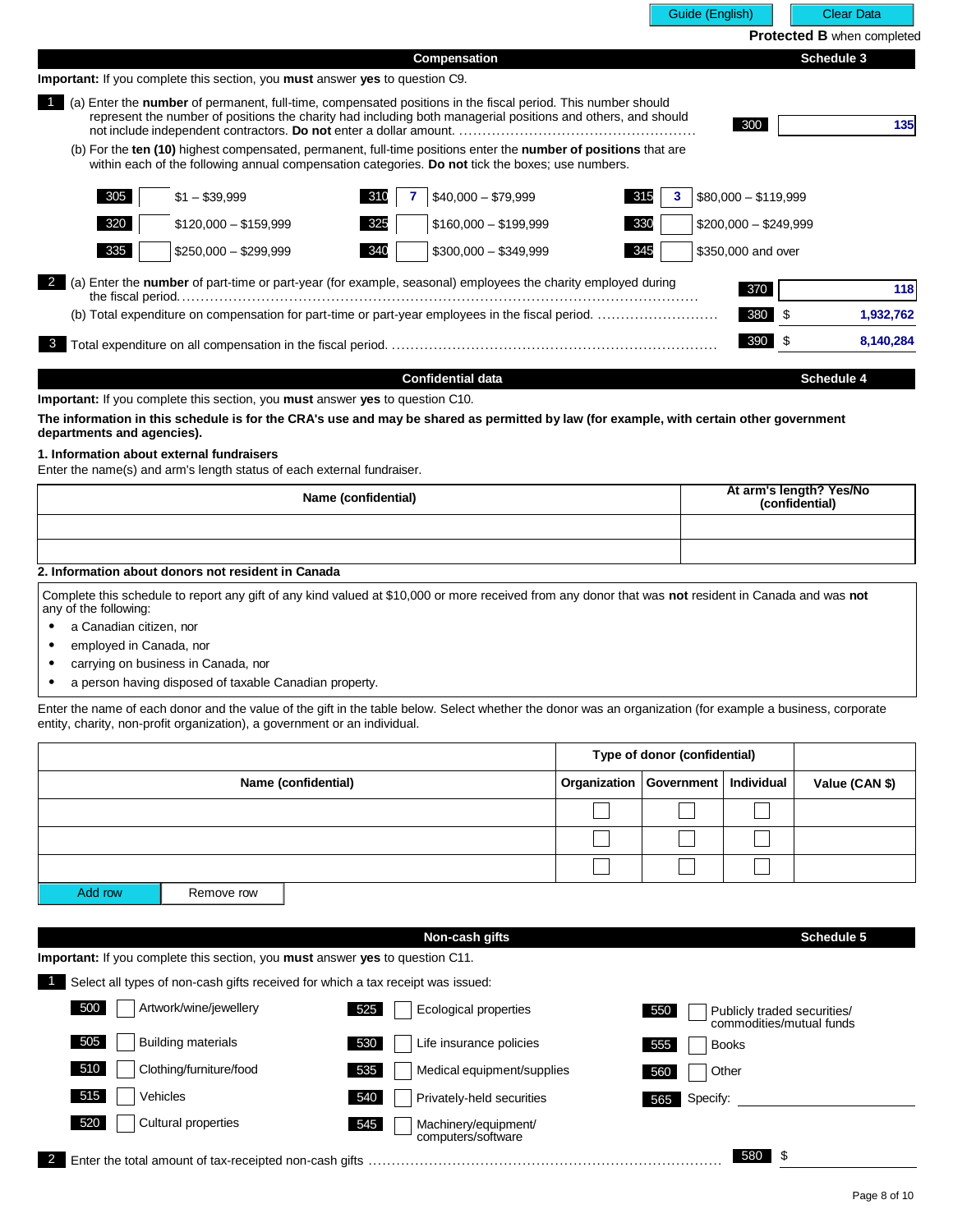**Protected B** when completed

Guide (English) | Clear Data

| Detailed financial information                                         | <b>Schedule 6</b> |
|------------------------------------------------------------------------|-------------------|
|                                                                        |                   |
| Fill out this schedule if any of the following applies to the charity: |                   |

(a) The charity's revenue exceeded \$100,000.

(b) The amount of all property (for example, investments, rental properties) not used in charitable activities was more than \$25,000.

(c) The charity had permission to accumulate funds during this fiscal period.

Was the financial information reported below prepared on an accrual or cash basis?............................................... 4020 Accrual Cash

4020 <br>
<u>
V</u> Accrual

## **Statement of financial position**

**Show all amounts to the nearest single Canadian dollar. Do not enter "see attached financial statements." All relevant fields must be filled out.**

**Liabilities:**

## **Assets:**

| Cash, bank accounts, and short-term investments  | 4100    |      | 2,271,236  | Accounts payable and accrued liabilities                 | 4300 \$ |     | 246,936   |
|--------------------------------------------------|---------|------|------------|----------------------------------------------------------|---------|-----|-----------|
| Amounts receivable from non-arm's length persons | 4110    | -\$  |            | Deferred revenue                                         | 4310    |     | 851,692   |
| Amounts receivable from all others               | 4120    | -\$  | 561,502    | Amounts owing to non-arm's length persons                | 4320    | -\$ |           |
| Investments in non-arm's length persons          | 4130    | -\$  |            |                                                          | 4330    |     | 64,409    |
| Long-term investments                            | 4140    | \$   |            | Total liabilities (add lines 4300 to 4330)               | 4350    | \$  | 1,163,037 |
|                                                  | 4150    | l \$ |            |                                                          |         |     |           |
| Land and buildings in Canada                     | 4155 \$ |      |            |                                                          |         |     |           |
| Other capital assets in Canada                   | 4160 \$ |      | 821,150    |                                                          |         |     |           |
| Capital assets outside Canada                    | 4165    | ∎\$  | $-471.548$ |                                                          |         |     |           |
| Accumulated amortization of capital assets       | 4166 \$ |      |            | Amount included in lines 4150, 4155,                     |         |     |           |
|                                                  | 4170    |      | 89,590     | 4160, 4165 and 4170 not used in<br>charitable activities |         |     |           |
| 4180 \$<br>10 year gifts $\dots\dots\dots$       |         |      |            |                                                          |         |     |           |
| Total assets (add lines 4100 to 4170)            | 4200    |      | 3,271,930  |                                                          |         |     |           |

## **Statement of operations**

## **Revenue:**

|                                                                                                                             | 4500 \$ |              | 5,847      |
|-----------------------------------------------------------------------------------------------------------------------------|---------|--------------|------------|
| 5610 \$                                                                                                                     |         |              |            |
| \$<br>4505                                                                                                                  |         |              |            |
|                                                                                                                             | 4510 \$ |              | 170,867    |
| Total other gifts received for which a tax receipt was not issued by the charity (excluding amounts at lines 4575 and 4630) | 4530    |              |            |
|                                                                                                                             | 4540    | $\mathbf{s}$ | 3,550,521  |
|                                                                                                                             | 4550    |              | 217,932    |
|                                                                                                                             | 4560    |              | 3,681,542  |
| Total tax-receipted revenue from all sources outside of Canada (government and<br>4571 \$                                   |         |              |            |
| Total non tax-receipted revenue from all sources outside Canada (government and non-government)                             | 4575    | - \$         |            |
|                                                                                                                             | 4580 \$ |              | 24,275     |
|                                                                                                                             |         |              |            |
|                                                                                                                             | 4600 \$ |              |            |
|                                                                                                                             | 4610    | ¶.\$         | 31,935     |
|                                                                                                                             | 4620    |              |            |
|                                                                                                                             | 4630    |              | 28,427     |
|                                                                                                                             | 4640    | <b>S</b>     | 2,671,702  |
|                                                                                                                             | 4650 \$ |              |            |
| Specify type(s) of revenue included in the amount reported at 4650 4655                                                     |         |              |            |
| Total revenue (add lines 4500, 4510 to 4560, 4575, 4580, and 4600 to 4650) ………………………………………………                               | 4700 \$ |              | 10,383,048 |